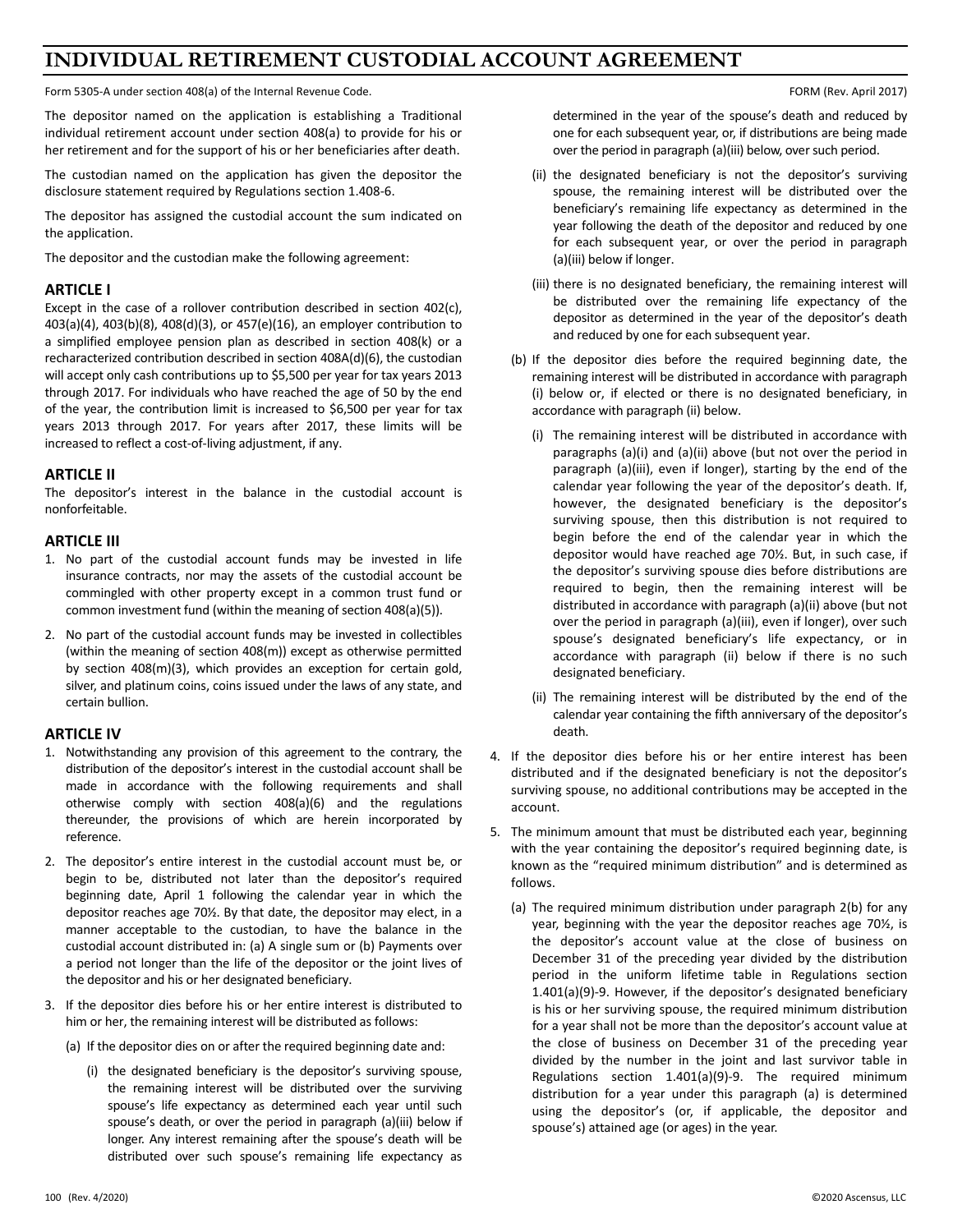- (b) The required minimum distribution under paragraphs 3(a) and 3(b)(i) for a year, beginning with the year following the year of the depositor's death (or the year the depositor would have reached age 70½, if applicable under paragraph 3(b)(i)) is the account value at the close of business on December 31 of the preceding year divided by the life expectancy (in the single life table in Regulations section 1.401(a)(9)-9) of the individual specified in such paragraphs 3(a) and 3(b)(i).
- (c) The required minimum distribution for the year the depositor reaches age 70½ can be made as late as April 1 of the following year. The required minimum distribution for any other year must be made by the end of such year.
- 6. The owner of two or more Traditional IRAs may satisfy the minimum distribution requirements described above by taking from one Traditional IRA the amount required to satisfy the requirement for another in accordance with the regulations under section 408(a)(6).

## **ARTICLE V**

- 1. The depositor agrees to provide the custodian with all information necessary to prepare any reports required by section 408(i) and Regulations sections 1.408-5 and 1.408-6.
- 2. The custodian agrees to submit to the Internal Revenue Service (IRS) and depositor the reports prescribed by the IRS.

### **ARTICLE VI**

Notwithstanding any other articles which may be added or incorporated, the provisions of Articles I through III and this sentence will be controlling. Any additional articles inconsistent with section 408(a) and the related regulations will be invalid.

## **ARTICLE VII**

This agreement will be amended as necessary to comply with the provisions of the Code and the related regulations. Other amendments may be made with the consent of the persons whose signatures appear on the application.

## **ARTICLE VIII**

- 8.01 **Definitions –** In this part of this agreement (Article VIII), the words "you" and "your" mean the depositor. The words "we," "us," and "our" mean the custodian. The word "Code" means the Internal Revenue Code, and "regulations" means the Treasury regulations.
- 8.02 **Notices and Change of Address –** Any required notice regarding this IRA will be considered effective when we send it to the intended recipient at the last address that we have in our records. Any notice to be given to us will be considered effective when we actually receive it. You, or the intended recipient, must notify us in writing of any change of address.
- 8.03 **Representations and Responsibilities –** You represent and warrant to us that any information you have given or will give us with respect to this agreement is complete and accurate. Further, you agree that any directions you give us or action you take will be proper under this agreement, and that we are entitled to rely upon any such information or directions. If we fail to receive directions from you regarding any transaction, if we receive ambiguous directions regarding any transaction, or if we, in good faith, believe that any transaction requested is in dispute, we reserve the right to take no action until further clarification acceptable to us is received from you or the appropriate government or judicial authority. We will not be responsible for losses of any kind that may result from your directions to us or your actions or failures to act, and you agree to reimburse us for any loss we may incur as a result of such directions, actions, or failures to act. We will not be responsible for any penalties, taxes, judgments, or expenses you incur in connection with your IRA. We have no duty to determine whether your contributions or distributions comply with the Code, regulations, rulings, or this agreement.

We may permit you to appoint, through written notice acceptable to us, an authorized agent to act on your behalf with respect to this Agreement (e.g., attorney-in-fact, executor, administrator, financial representative, investment manager etc. collectively referred to as "Investment Advisor"), however, we have no duty to determine the validity of such appointment or any instrument appointing such Investment Advisor. We shall accept all investment or other instructions from your Investment Advisor as having been authorized by you. We shall not be responsible for and you shall indemnify us from all losses of any kind that may result from directions, actions or failures to act by you or your Investment Advisor, and you agree to reimburse us for any loss we may incur as a result of such directions, actions or failures to act by you or your Investment Advisor. You may at any time remove an Investment Advisor from your account by providing us written notice, provided, however that the removal will not have the effect of canceling any notice, instruction or action taken by us prior to Investment Advisor's removal from your account.

You will have 60 days after you receive any documents, statements, or other information from us to notify us in writing of any errors or inaccuracies reflected in these documents, statements, or other information. If you do not notify us within 60 days, the documents, statements, or other information will be deemed correct and accurate, and we will have no further liability or obligation for such documents, statements, other information, or the transactions described therein.

By performing services under this agreement we are acting as your agent. You acknowledge and agree that nothing in this agreement will be construed as conferring fiduciary status upon us. We will not be required to perform any additional services unless specifically agreed to under the terms and conditions of this agreement, or as required under the Code and the regulations promulgated thereunder with respect to IRAs. You agree to indemnify and hold us harmless for any and all claims, actions, proceedings, damages, judgments, liabilities, costs, and expenses, including attorney's fees arising from or in connection with this agreement.

To the extent written instructions or notices are required under this agreement, we may accept or provide such information in any other form permitted by the Code or applicable regulations including, but not limited to, electronic communication.

- 8.04 **Disclosure of Account Information –** We may use agents and/or subcontractors to assist in administering your IRA. We may release nonpublic personal information regarding your IRA to such providers as necessary to provide the products and services made available under this agreement, and to evaluate our business operations and analyze potential product, service, or process improvements.
- 8.05 **Service Fees –** We have the right to charge an annual service fee or other designated fees (e.g., a transfer, rollover, or termination fee) for maintaining your IRA. In addition, we have the right to be reimbursed for all reasonable expenses, including legal expenses, we incur in connection with the administration of your IRA. We may charge you separately for any fees or expenses, or we may deduct the amount of the fees or expenses from the assets in your IRA at our discretion. We reserve the right to charge any additional fee upon 30 days notice to you that the fee will be effective. You agree that fees such as subtransfer agent fees, shareholder servicing fees and/or commissions may be paid to us by third parties for assistance in performing certain transactions with respect to this IRA. In addition, you understand and agree that certain of our affiliates may receive investment advisory fees or other servicing fees from investments made by you, including investments made in certain mutual funds and money market funds.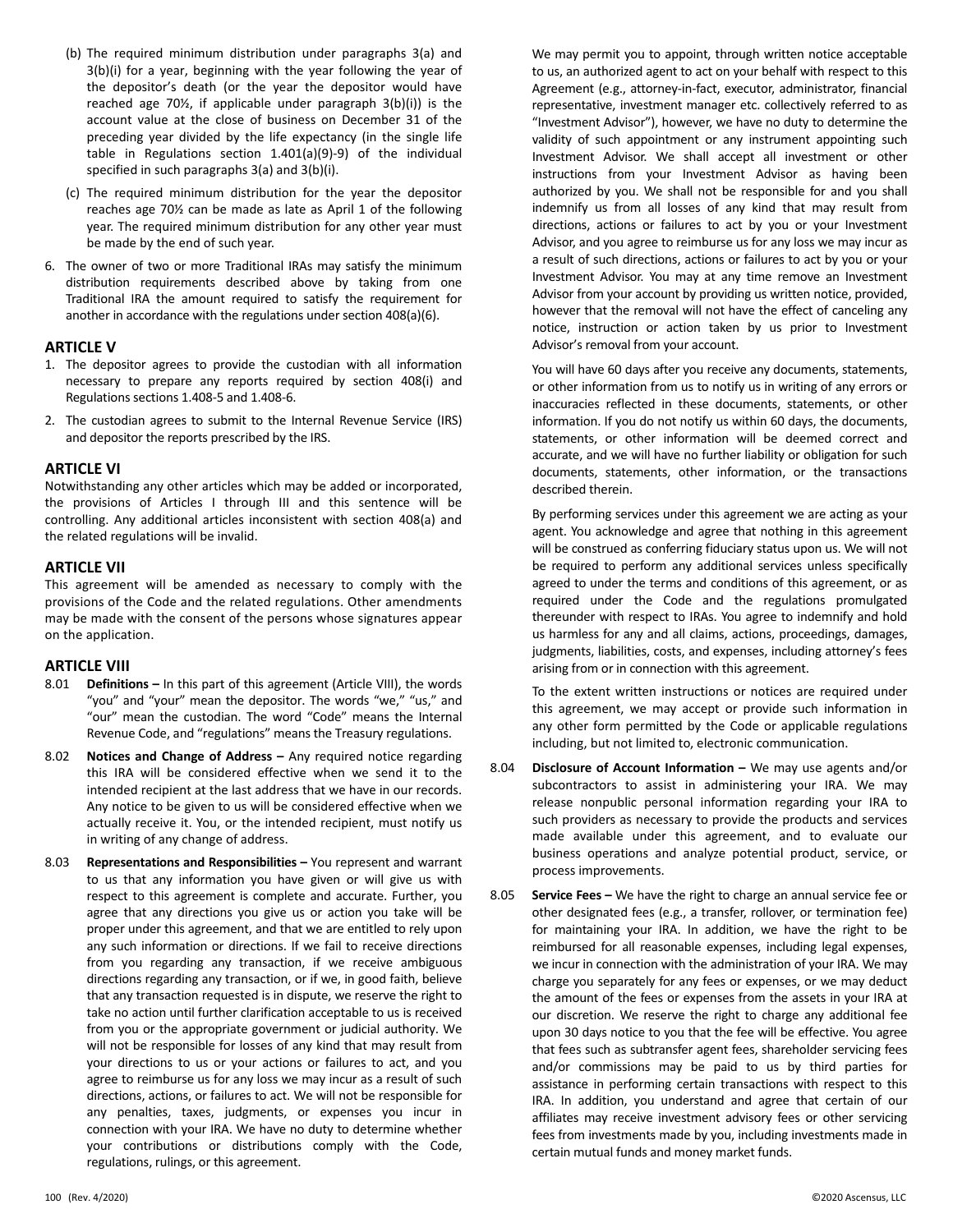Any brokerage commissions attributable to the assets in your IRA will be charged to your IRA. You cannot reimburse your IRA for those commissions.

If publicly-traded securities are to be included in the specified investments, orders shall be executed through a securities broker/dealer registered under the Securities Exchange Act of 1934 designated by you upon such form as we may prescribe. Any brokerage account maintained in connection herewith shall be in our name for your benefit. We shall be authorized to honor transactions within the brokerage account without obligation to verify prior authorization of same by you or your authorized agent. Any cash received by the brokerage account, whether as income or proceeds of transactions, shall be held by the brokerage account pending directions, and we shall have no obligation to direct the broker to remit such cash until directed to do so, but may receive remittances without direction if the same are made by the broker. Investment directions may be given directly to the designated broker by you or your authorized agent (in such manner as the broker may require) and the broker shall be responsible for the execution of such orders. When securities are purchased within the brokerage account requiring that funds be remitted by the Custodian to make settlement, you agree to notify or instruct the broker to notify us on the trade date of the pending securities transaction, and to request delivery of the custodial account assets necessary to settle the trade. You agree to hold us harmless for any losses resulting from your failure to notify us of the pending trade and request for settlement in the above prescribed manner.

8.06 **Investment of Amounts in the IRA –** You have exclusive responsibility for and control over the investment of the assets of your IRA. All transactions will be subject to any and all restrictions or limitations, direct or indirect, that are imposed by our charter, articles of incorporation, or bylaws; any and all applicable federal and state laws and regulations; the rules, regulations, customs and usages of any exchange, market or clearing house where the transaction is executed; our policies and practices; and this agreement. After your death, your beneficiaries will have the right to direct the investment of your IRA assets, subject to the same conditions that applied to you during your lifetime under this agreement (including, without limitation, Section 8.03 of this article). We will have no discretion to direct any investment in your IRA. We assume no responsibility for rendering investment advice with respect to your IRA, nor will we offer any opinion or judgment to you on matters concerning the value or suitability of any investment or proposed investment for your IRA. In the absence of instructions from you, or if your instructions are not in a form acceptable to us, we will have the right to hold any uninvested amounts in cash, and we will have no responsibility to invest uninvested cash unless and until directed by you. We will not exercise the voting rights and other shareholder rights with respect to investments in your IRA.

You will select the investment for your IRA assets from those investments that we are authorized by our charter, articles of incorporation, or bylaws to offer and do in fact offer for IRAs (e.g., term share accounts, passbook accounts, certificates of deposit, money market accounts.) We may in our sole discretion make available to you additional investment offerings, which will be limited to publicly traded securities, mutual funds, money market instruments, and other investments that are obtainable by us and that we are capable of holding in the ordinary course of our business.

We shall retain in cash so much of the custodial account as you or your Investment Advisor directs or until other instructions are received and we are authorized to place such cash held in the custodial account in an interest-bearing instrument or money market fund as determined appropriate in our sole discretion.

8.07 **Beneficiaries –** If you die before you receive all of the amounts in your IRA, payments from your IRA will be made to your beneficiaries. We have no obligation to pay to your beneficiaries until such time we are notified of your death by receiving a valid death certificate.

You may designate one or more persons or entities as beneficiary of your IRA. This designation can only be made on a form provided by or acceptable to us, and it will only be effective when it is filed with us during your lifetime. Each beneficiary designation you file with us will cancel all previous designations. The consent of your beneficiaries will not be required for you to revoke a beneficiary designation. If you have designated both primary and contingent beneficiaries and no primary beneficiary survives you, the contingent beneficiaries will acquire the designated share of your IRA. If you do not designate a beneficiary or if all of your primary and contingent beneficiaries predecease you, your estate will be the beneficiary.

A spouse beneficiary will have all rights as granted under the Code or applicable regulations to treat your IRA as his or her own.

We may allow, if permitted by state law, an original IRA beneficiary (the beneficiary who is entitled to receive distributions from an inherited IRA at the time of your death) to name successor beneficiaries for the inherited IRA. This designation can only be made on a form provided by or acceptable to us, and it will only be effective when it is filed with us during the original IRA beneficiary's lifetime. Each beneficiary designation form that the original IRA beneficiary files with us will cancel all previous designations. The consent of a successor beneficiary will not be required for the original IRA beneficiary to revoke a successor beneficiary designation. If the original IRA beneficiary does not designate a successor beneficiary, his or her estate will be the successor beneficiary. In no event will the successor beneficiary be able to extend the distribution period beyond that required for the original IRA beneficiary.

If we so choose, for any reason (e.g., due to limitations of our charter or bylaws), we may require that a beneficiary of a deceased IRA owner take total distribution of all IRA assets by December 31 of the year following the year of death.

8.08 **Required Minimum Distributions –** Your required minimum distribution is calculated using the uniform lifetime table in Regulations section 1.401(a)(9)-9. However, if your spouse is your sole designated beneficiary and is more than 10 years younger than you, your required minimum distribution is calculated each year using the joint and last survivor table in Regulations section 1.401(a)(9)-9.

If you fail to request your required minimum distribution by your required beginning date, we can, at our complete and sole discretion, do any one of the following.

- Make no distribution until you give us a proper withdrawal request
- Distribute your entire IRA to you in a single sum payment
- Determine your required minimum distribution from your IRA each year based on your life expectancy, calculated using the uniform lifetime table in Regulations section 1.401(a)(9)-9, and pay those distributions to you until you direct otherwise

We will not be liable for any penalties or taxes related to your failure to take a required minimum distribution.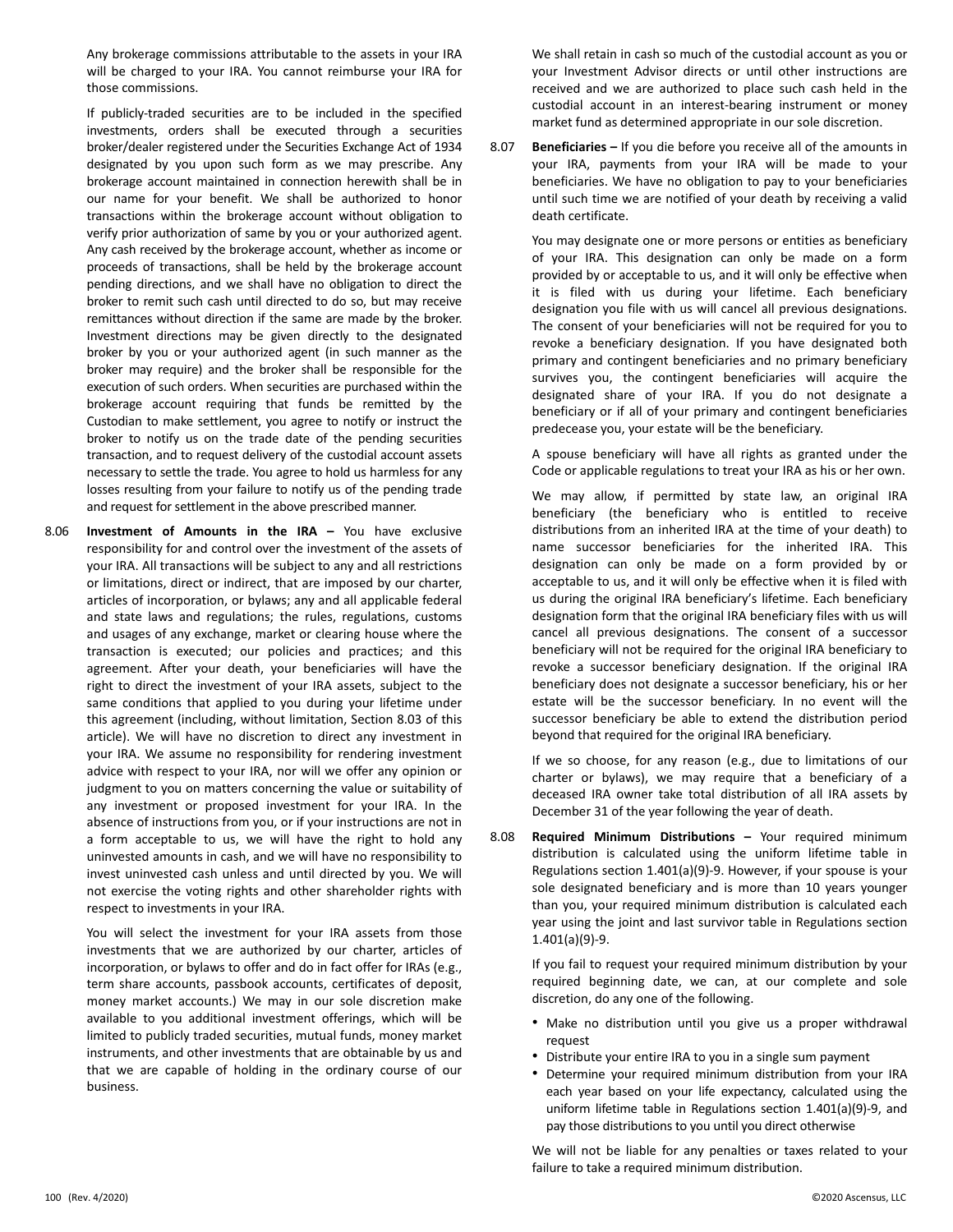8.09 **Termination of Agreement, Resignation, or Removal of Custodian –** Either party may terminate this agreement at any time by giving written notice to the other. We can resign as custodian at any time effective 30 days after we send written notice of our resignation to you. Upon receipt of that notice, you must make arrangements to transfer your IRA to another financial organization. If you do not complete a transfer of your IRA within 30 days from the date we send the notice to you, we have the right to transfer your IRA assets to a successor IRA trustee or custodian that we choose in our sole discretion, or we may pay your IRA to you in a single sum. We will not be liable for any actions or failures to act on the part of any successor trustee or custodian, nor for any tax consequences you may incur that result from the transfer or distribution of your assets pursuant to this section.

If this agreement is terminated, we may charge to your IRA a reasonable amount of money that we believe is necessary to cover any associated costs, including but not limited to one or more of the following.

- Any fees, expenses, or taxes chargeable against your IRA
- Any penalties or surrender charges associated with the early withdrawal of any savings instrument or other investment in your IRA

If we are a nonbank custodian required to comply with Regulations section 1.408-2(e) and we fail to do so or we are not keeping the records, making the returns, or sending the statements as are required by forms or regulations, the IRS may require us to substitute another trustee or custodian.

We may establish a policy requiring distribution of the entire balance of your IRA to you in cash or property if the balance of your IRA drops below the minimum balance required under the applicable investment or policy established.

- 8.10 **Successor Custodian –** If our organization changes its name, reorganizes, merges with another organization (or comes under the control of any federal or state agency), or if our entire organization (or any portion that includes your IRA) is bought by another organization, that organization (or agency) will automatically become the trustee or custodian of your IRA, but only if it is the type of organization authorized to serve as an IRA trustee or custodian.
- 8.11 **Amendments –** We have the right to amend this agreement at any time. Any amendment we make to comply with the Code and related regulations does not require your consent. You will be deemed to have consented to any other amendment unless, within 30 days from the date we send the amendment, you notify us in writing that you do not consent.
- 8.12 **Withdrawals or Transfers –** All requests for withdrawal or transfer will be in writing on a form provided by or acceptable to us. The method of distribution must be specified in writing or in any other method acceptable to us. The tax identification number of the recipient must be provided to us before we are obligated to make a distribution. Withdrawals will be subject to all applicable tax and other laws and regulations, including but not limited to possible early distribution penalty taxes, surrender charges, and withholding requirements.
- 8.13 **Transfers From Other Plans –** We can receive amounts transferred to this IRA from the trustee or custodian of another IRA. In addition, we can accept rollovers of eligible rollover distributions from employer-sponsored retirement plans as permitted by the Code. We reserve the right not to accept any transfer or direct rollover.
- 8.14 **Liquidation of Assets –** We have the right to liquidate assets in your IRA if necessary to make distributions or to pay fees, expenses, taxes, penalties, or surrender charges properly chargeable against your IRA. If you fail to direct us as to which assets to liquidate, we will decide, in our complete and sole discretion, and you agree to not hold us liable for any adverse consequences that result from our decision.
- 8.15 **Restrictions on the Fund –** Neither you nor any beneficiary may sell, transfer, or pledge any interest in your IRA in any manner whatsoever, except as provided by law or this agreement.

The assets in your IRA will not be responsible for the debts, contracts, or torts of any person entitled to distributions under this agreement.

8.16 **What Law Applies –** This agreement is subject to all applicable federal and state laws and regulations. If it is necessary to apply any state law to interpret and administer this agreement, the law of Nebraska will govern.

If any part of this agreement is held to be illegal or invalid, the remaining parts will not be affected. Neither your nor our failure to enforce at any time or for any period of time any of the provisions of this agreement will be construed as a waiver of such provisions, or your right or our right thereafter to enforce each and every such provision.

8.17 **Arbitration –** YOU AGREE THAT ALL CLAIMS AND DISPUTES OF EVERY TYPE AND MATTER WHICH MAY ARISE UNDER THIS AGREEMENT SHALL BE SUBMITTED TO BINDING ARBITRATION BEFORE A PANEL OF ARBITRATORS (AS DESCRIBED BELOW), OF AND PURSUANT TO THE RULES OF THE AMERICAN ARBITRATION ASSOCIATION ("AAA"). SUCH ARBITRATION HEARINGS AND PROCEEDINGS SHALL TAKE PLACE ONLY IN DOUGLAS COUNTY, NEBRASKA OR ANOTHER SITE SELECTED BY US IN OUR SOLE DISCRETION AND THIS ARBITRATION PROVISION AND THE ARBITRATION SHALL BE ADMINISTERED BY THE AAA PURSUANT TO AND CONSTRUED AND ENFORCED UNDER THE FEDERAL ARBITRATION ACT (TITLE 9 OF THE UNITED STATES CODE) ("FAA"). IF THE FAA IS INAPPLICABLE FOR ANY REASON, SUCH ARBITRATION SHALL BE CONDUCTED PURSUANT TO NEBRASKA LAW. THERE SHALL BE NO CLASS ACTION, CLASS OR CONSOLIDATED ARBITRATION AND THE PREVAILING PARTY IN ANY CLAIM OR DISPUTE OF ANY TYPE SHALL RECOVER REASONABLE ATTORNEYS' FEES, COSTS AND EXPENSES, INCLUDING WITHOUT LIMITATION, ARBITRATION FILING FEES, ARBITRATORS' FEES, AND OTHER ARBITRATION FEES. ANY ARBITRATION PROCEEDING SHALL BE CONDUCTED BY A PANEL OF THREE NEUTRAL ARBITRATORS SELECTED BY THE PARTIES UNLESS THE PARTIES AGREE OTHERWISE. IF ARBITRATION IS REQUESTED AS DESCRIBED ABOVE, BOTH YOU AND US EXPRESSLY WAIVE ANY RIGHT TO INSTITUTE OR CONDUCT LITIGATION OR ARBITRATION BEFORE ANY OTHER BODY OR TRIBUNAL. THE PARTIES FURTHER AGREE THAT IF A PARTY IS REQUIRED TO ENFORCE THIS ARBITRATION AGREEMENT AGAINST THE OTHER PARTY AND/OR TO COMPEL THE OTHER PARTY TO ARBITRATION PURSUANT TO THIS AGREEMENT, THE PARTY SHALL RECOVER FROM THE OTHER PARTY REASONABLE ATTORNEYS' FEES, COSTS AND EXPENSES SO INCURRED. ARBITRATION SHALL BE FINAL AND BINDING UPON THE PARTIES.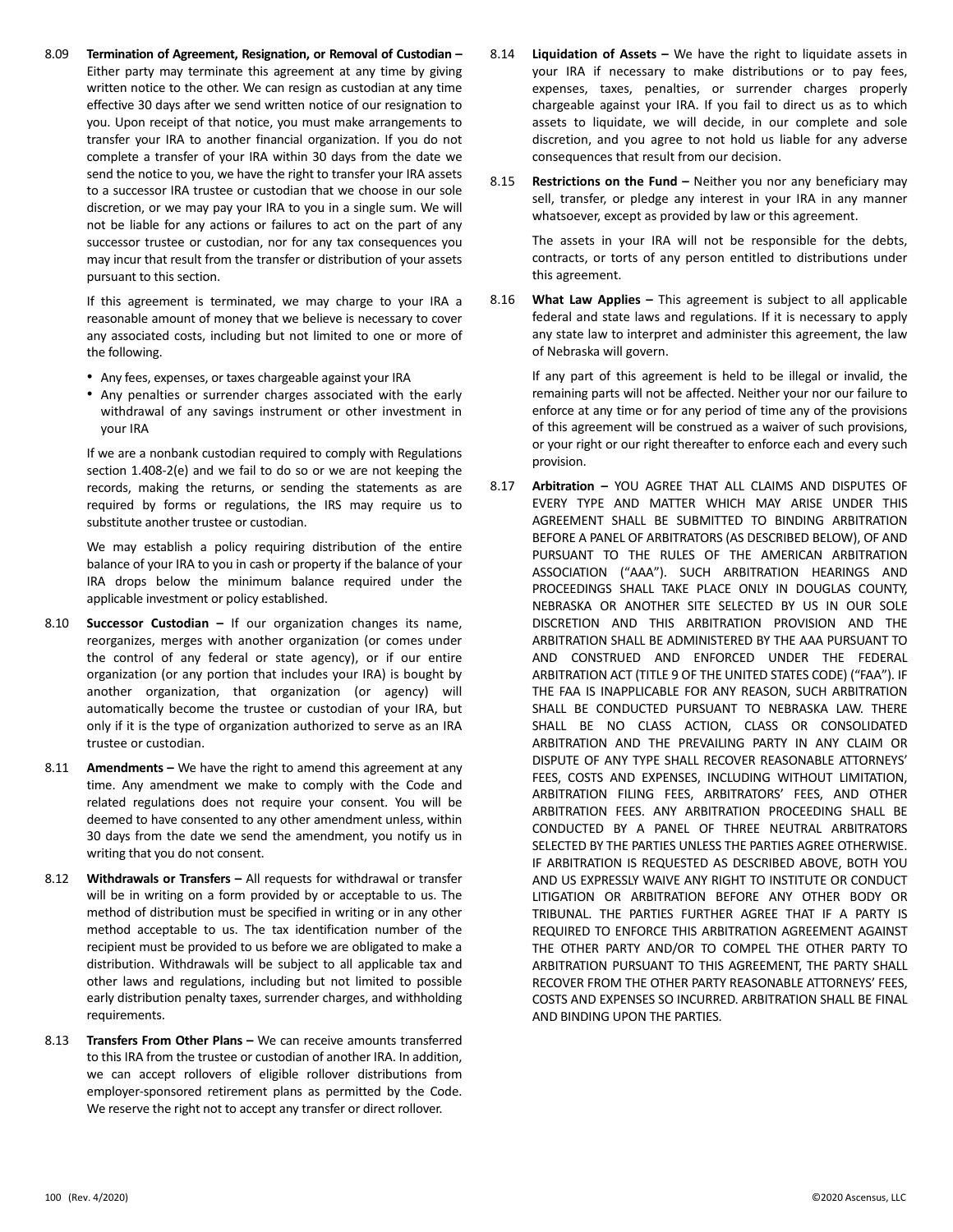8.18 **Limitation of Liability –** WE SHALL BE UNDER NO DUTIES WHATSOEVER EXCEPT SUCH DUTIES AS ARE SPECIFICALLY SET FORTH IN THIS AGREEMENT. WE SHALL BE FULLY PROTECTED IN ACTING UPON ANY INSTRUMENT, CERTIFICATE, OR PAPER BELIEVED BY US TO BE GENUINE AND TO BE SIGNED OR PRESENTED BY THE PROPER PERSON OR PERSONS, AND THE WE SHALL BE UNDER NO DUTY TO MAKE ANY INVESTIGATION OR INQUIRY AS TO ANY STATEMENT CONTAINED IN ANY SUCH WRITING BUT MAY ACCEPT THE SAME AS CONCLUSIVE EVIDENCE OF THE TRUTH AND ACCURACY OF THE STATEMENTS THEREIN CONTAINED. YOU SHALL AT ALL TIMES INDEMNIFY AND HOLD US HARMLESS FROM ANY LIABILITY WHICH MAY ARISE HEREUNDER EXCEPT LIABILITY ARISING FROM OUR GROSS NEGLIGENCE OR WILLFUL MISCONDUCT.

## **GENERAL INSTRUCTIONS**

*Section references are to the Internal Revenue Code unless otherwise noted.*

### **PURPOSE OF FORM**

Form 5305-A is a model custodial account agreement that meets the requirements of section 408(a). However, only Articles I through VII have been reviewed by the IRS. A Traditional individual retirement account (Traditional IRA) is established after the form is fully executed by both the individual (depositor) and the custodian. To make a regular contribution to a Traditional IRA for a year, the IRA must be established no later than the due date of the individual's income tax return for the tax year (excluding extensions). This account must be created in the United States for the exclusive benefit of the depositor and his or her beneficiaries.

**Do not** file Form 5305-A with the IRS. Instead, keep it with your records.

For more information on IRAs, including the required disclosures the custodian must give the depositor, see Pub. 590-A, *Contributions to Individual Retirement Arrangements (IRAs)*, and Pub. 590-B, *Distributions from Individual Retirement Arrangements (IRAs)*.

## **DEFINITIONS**

**Custodian –** The custodian must be a bank or savings and loan association, as defined in section 408(n), or any person who has the approval of the IRS to act as custodian.

**Depositor –** The depositor is the person who establishes the custodial account.

## **TRADITIONAL IRA FOR NONWORKING SPOUSE**

Form 5305-A may be used to establish the IRA custodial account for a nonworking spouse.

Contributions to an IRA custodial account for a nonworking spouse must be made to a separate IRA custodial account established by the nonworking spouse.

## **SPECIFIC INSTRUCTIONS**

**Article IV –** Distributions made under this article may be made in a single sum, periodic payment, or a combination of both. The distribution option should be reviewed in the year the depositor reaches age 70½ to ensure that the requirements of section 408(a)(6) have been met.

**Article VIII –** Article VIII and any that follow it may incorporate additional provisions that are agreed to by the depositor and custodian to complete the agreement. They may include, for example, definitions, investment powers, voting rights, exculpatory provisions, amendment and termination, removal of the custodian, custodian's fees, state law requirements, beginning date of distributions, accepting only cash, treatment of excess contributions, prohibited transactions with the depositor, etc. Attach additional pages if necessary.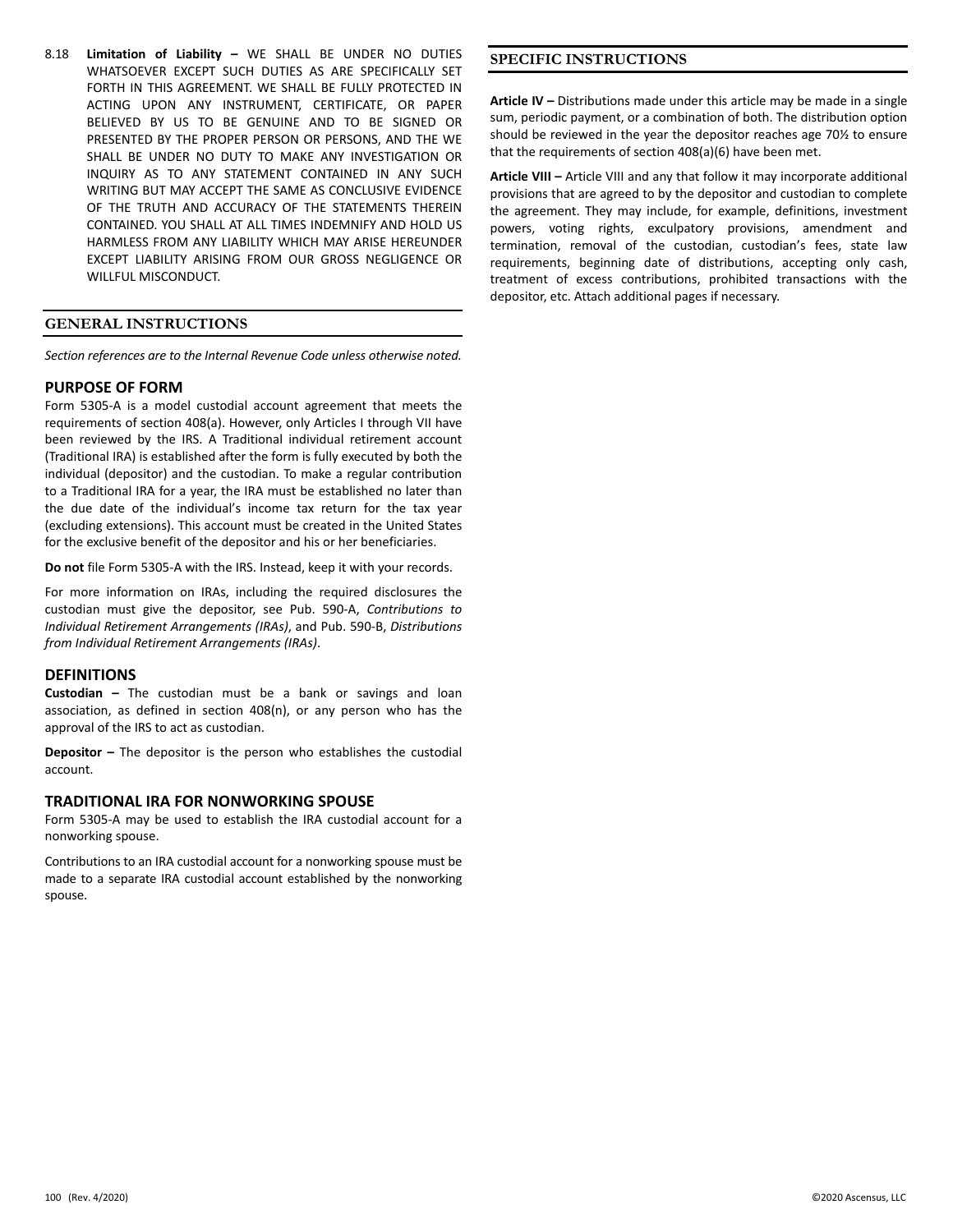## **DISCLOSURE STATEMENT**

## **RIGHT TO REVOKE YOUR IRA**

You have the right to revoke your IRA within seven days of the receipt of the disclosure statement. If revoked, you are entitled to a full return of the contribution you made to your IRA. The amount returned to you would not include an adjustment for such items as sales commissions, administrative expenses, or fluctuation in market value. You may make this revocation only by mailing or delivering a written notice to the custodian at the address listed on the application.

If you send your notice by first class mail, your revocation will be deemed mailed as of the postmark date.

If you have any questions about the procedure for revoking your IRA, please call the custodian at the telephone number listed on the application.

## **REQUIREMENTS OF AN IRA**

- A. **Cash Contributions –** Your contribution must be in cash, unless it is a rollover contribution.
- B. **Maximum Contribution –** The total amount you may contribute to an IRA for any taxable year cannot exceed the lesser of 100 percent of your compensation or \$6,000 for 2019 and 2020, with possible costof-living adjustments each year thereafter. If you also maintain a Roth IRA (i.e., an IRA subject to the limits of Internal Revenue Code Section (IRC Sec.) 408A), the maximum contribution to your Traditional IRAs is reduced by any contributions you make to your Roth IRAs. Your total annual contribution to all Traditional IRAs and Roth IRAs cannot exceed the lesser of the dollar amounts described above or 100 percent of your compensation.
- C. **Contribution Eligibility –** For tax years beginning before 2020, you are eligible to make a regular contribution to your IRA if you have compensation and have not attained age 70½ by the end of the taxable year for which the contribution is made. For 2020 and later tax years, you may make a regular contribution to your IRA at any age if you have compensation.
- D. **Catch-Up Contributions –** If you are age 50 or older by the close of the taxable year, you may make an additional contribution to your IRA. The maximum additional contribution is \$1,000 per year.
- E. **Nonforfeitability –** Your interest in your IRA is nonforfeitable.
- F. **Eligible Custodians –** The custodian of your IRA must be a bank, savings and loan association, credit union, or a person or entity approved by the Secretary of the Treasury.
- G. **Commingling Assets –** The assets of your IRA cannot be commingled with other property except in a common trust fund or common investment fund.
- H. **Life Insurance –** No portion of your IRA may be invested in life insurance contracts.
- I. **Collectibles –** You may not invest the assets of your IRA in collectibles (within the meaning of IRC Sec. 408(m)). A collectible is defined as any work of art, rug or antique, metal or gem, stamp or coin, alcoholic beverage, or other tangible personal property specified by the Internal Revenue Service (IRS). However, specially minted United States gold and silver coins, and certain state-issued coins are permissible investments. Platinum coins and certain gold, silver, platinum, or palladium bullion (as described in IRC Sec. 408(m)(3)) are also permitted as IRA investments.
- J. **Required Minimum Distributions –** You are required to take minimum distributions from your IRA at certain times in accordance with Treasury Regulation 1.408-8. Below is a summary of the IRA distribution rules.
- 1. If you were born before July 1, 1949, you are required to take a minimum distribution from your IRA for the year in which you reach age 70½ and for each year thereafter. You must take your first distribution by your required beginning date, which is April 1 of the year following the year you attain age 70½. If you were born on or after July 1, 1949, you are required to take a minimum distribution from your IRA for the year in which you reach age 72 and for each year thereafter. You must take your first distribution by your required beginning date, which is April 1 of the year following the year you attain age 72. The minimum distribution for any taxable year is equal to the amount obtained by dividing the account balance at the end of the prior year by the applicable divisor.
- 2. The applicable divisor generally is determined using the Uniform Lifetime Table provided by the IRS. If your spouse is your sole designated beneficiary for the entire calendar year, and is more than 10 years younger than you, the required minimum distribution is determined each year using the actual joint life expectancy of you and your spouse obtained from the Joint Life Expectancy Table provided by the IRS, rather than the life expectancy divisor from the Uniform Lifetime Table.

We reserve the right to do any one of the following by your required beginning date.

- (a) Make no distribution until you give us a proper withdrawal request
- (b) Distribute your entire IRA to you in a single sum payment
- (c) Determine your required minimum distribution each year based on your life expectancy calculated using the Uniform Lifetime Table, and pay those distributions to you until you direct otherwise

If you fail to remove a required minimum distribution, an additional penalty tax of 50 percent is imposed on the amount of the required minimum distribution that should have been taken but was not. You must file IRS Form 5329 along with your income tax return to report and remit any additional taxes to the IRS.

- K. **Beneficiary Distributions –** Upon your death, your beneficiaries are required to take distributions according to IRC Sec. 401(a)(9) and Treasury Regulation 1.408-8. These requirements are described below.
	- 1. **Death of IRA Owner Before January 1, 2020 –** Your designated beneficiary is determined based on the beneficiaries designated as of the date of your death, who remain your beneficiaries as of September 30 of the year following the year of your death.

If you die on or after your required beginning date, distributions must be made to your beneficiaries over the longer of the single life expectancy of your designated beneficiaries, or your remaining life expectancy. If a beneficiary other than a person or qualified trust as defined in the Treasury Regulations is named, you will be treated as having no designated beneficiary of your IRA for purposes of determining the distribution period. If there is no designated beneficiary of your IRA, distributions will commence using your single life expectancy, reduced by one in each subsequent year.

If you die before your required beginning date, the entire amount remaining in your account will, at the election of your designated beneficiaries, either

- (a) be distributed by December 31 of the year containing the fifth anniversary of your death, or
- (b) be distributed over the remaining life expectancy of your designated beneficiaries.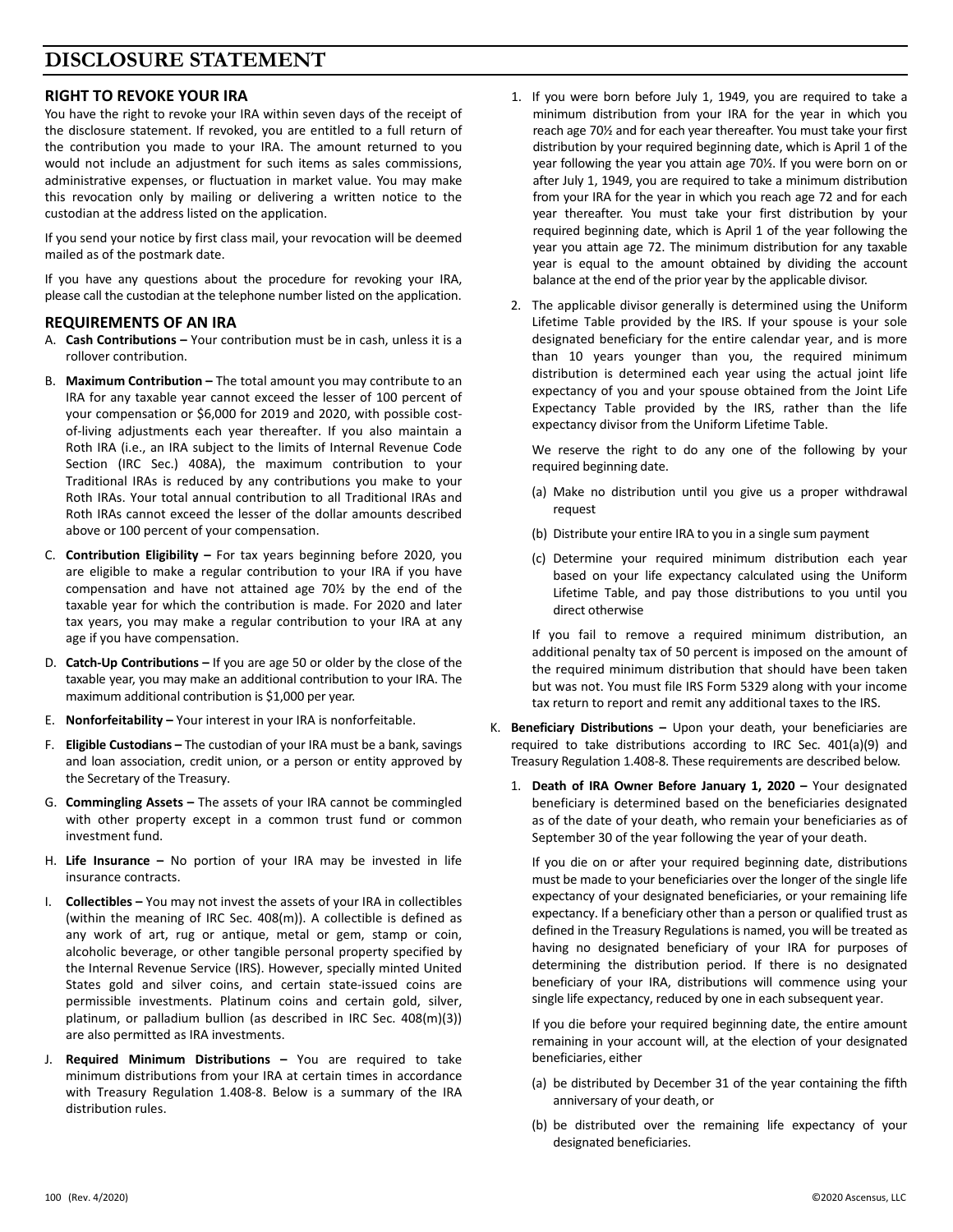If your spouse is your sole designated beneficiary, he or she must elect either option (a) or (b) by the earlier of December 31 of the year containing the fifth anniversary of your death, or December 31 of the year life expectancy payments would be required to begin. Your designated beneficiaries, other than a spouse who is the sole designated beneficiary, must elect either option (a) or (b) by December 31 of the year following the year of your death. If no election is made, distribution will be calculated in accordance with option (b). In the case of distributions under option (b), distributions must commence by December 31 of the year following the year of your death. Generally, if your spouse is the designated beneficiary, distributions need not commence until December 31 of the year you would have attained age 72 (age 70½ if you would have attained age 70½ before 2020), if later. If a beneficiary other than a person or qualified trust as defined in the Treasury Regulations is named, you will be treated as having no designated beneficiary of your IRA for purposes of determining the distribution period. If there is no designated beneficiary of your IRA, the entire IRA must be distributed by December 31 of the year containing the fifth anniversary of your death.

2. **Death of IRA Owner On or After January 1, 2020 –** The entire amount remaining in your account will generally be distributed by December 31 of the year containing the tenth anniversary of your death unless you have an eligible designated beneficiary or you have no designated beneficiary for purposes of determining a distribution period. This requirement applies to beneficiaries regardless of whether you die before, on, or after your required beginning date.

If your beneficiary is an eligible designated beneficiary, the entire amount remaining in your account may be distributed (in accordance with the Treasury Regulations) over the remaining life expectancy of your eligible designated beneficiary (or over a period not extending beyond the life expectancy of such beneficiary).

An eligible designated beneficiary is any designated beneficiary who is

- your surviving spouse,
- your child who has not reached the age of majority,
- disabled (A physician must determine that your impairment can be expected to result in death or to be of long, continued, and indefinite duration.),
- an individual who is not more than 10 years younger than you, or
- chronically ill (A chronically ill individual is someone who (1) is unable to perform (without substantial assistance from another individual) at least two activities of daily living for an indefinite period due to a loss of functional capacity, (2) has a level of disability similar to the level of disability described above requiring assistance with daily living based on loss of functional capacity, or (3) requires substantial supervision to protect the individual from threats to health and safety due to severe cognitive impairment.)

Note that certain trust beneficiaries (e.g., certain trusts for disabled and chronically ill individuals) may take distribution of the entire amount remaining in your account over the remaining life expectancy of the trust beneficiary.

Generally, life expectancy distributions to an eligible designated beneficiary must commence by December 31 of the year following the year of your death. However, if your spouse is the eligible designated beneficiary, distributions need not commence until December 31 of the year you would have attained age 72, if later. If your eligible designated beneficiary is your minor child, life expectancy payments must begin by December 31 of the year following the year of your death and continue until the child reaches the age of majority. Once the age of majority is reached, the beneficiary will have 10 years to deplete the account.

If a beneficiary other than a person (e.g., your estate, a charity, or a certain type of trust) is named, you will be treated as having no designated beneficiary of your IRA for purposes of determining the distribution period. If you die before your required beginning date and there is no designated beneficiary of your IRA, the entire IRA must be distributed by December 31 of the year containing the fifth anniversary of your death. If you die on or after your required beginning date and there is no designated beneficiary of your IRA, distributions will commence using your single life expectancy, reduced by one in each subsequent year.

A spouse who is the sole designated beneficiary of your entire IRA will be deemed to elect to treat your IRA as his or her own by either (1) making contributions to your IRA or (2) failing to timely remove a required minimum distribution from your IRA. Regardless of whether or not the spouse is the sole designated beneficiary of your IRA, a spouse beneficiary may roll over his or her share of the assets to his or her own IRA.

If we so choose, for any reason (e.g., due to limitations of our charter or bylaws), we may require that a beneficiary of a deceased IRA owner take total distribution of all IRA assets by December 31 of the year following the year of death.

If your beneficiary fails to remove a required minimum distribution after your death, an additional penalty tax of 50 percent is imposed on the amount of the required minimum distribution that should have been taken but was not. Your beneficiary must file IRS Form 5329 along with his or her income tax return to report and remit any additional taxes to the IRS.

L. **Qualifying Longevity Annuity Contracts and RMDs –** A qualifying longevity annuity contract (QLAC) is a deferred annuity contract that, among other requirements, must guarantee lifetime income starting no later than age 85. The total premiums paid to QLACs in your IRAs must not exceed 25 percent (up to \$125,000) of the combined value of your IRAs (excluding Roth IRAs). The \$125,000 limit is subject to cost-of-living adjustments each year.

When calculating your RMD, you may reduce the prior year end account value by the value of QLACs that your IRA holds as investments.

For more information on QLACs, you may wish to refer to the IRS website at www.irs.gov.

M. **Waiver of 2020 RMD –** In spite of the general rules described above, if you are an IRA owner age 70½ or older, you are not required to remove an RMD for calendar year 2020. This RMD waiver also applies to IRA owners who attained age 70½ in 2019 but did not take their first RMD before January 1, 2020. In addition, no beneficiary life expectancy payments are required for calendar year 2020. If the fiveyear rule applies to an IRA with respect to any decedent, the fiveyear period is determined without regard to calendar year 2020. For example, if an IRA owner died in 2017, the beneficiary's five-year period ends in 2023 instead of 2022.

## **INCOME TAX CONSEQUENCES OF ESTABLISHING AN IRA**

A. **IRA Deductibility –** If you are eligible to contribute to your IRA, the amount of the contribution for which you may take a tax deduction will depend upon whether you (or, in some cases, your spouse) are an active participant in an employer-sponsored retirement plan. If you (and your spouse, if married) are not an active participant, your entire IRA contribution will be deductible. If you are an active participant (or are married to an active participant), the deductibility of your IRA contribution will depend on your modified adjusted gross income (MAGI) and your tax filing status for the tax year for which the contribution was made. MAGI is determined on your income tax return using your adjusted gross income but disregarding any deductible IRA contribution and certain other deductions and exclusions.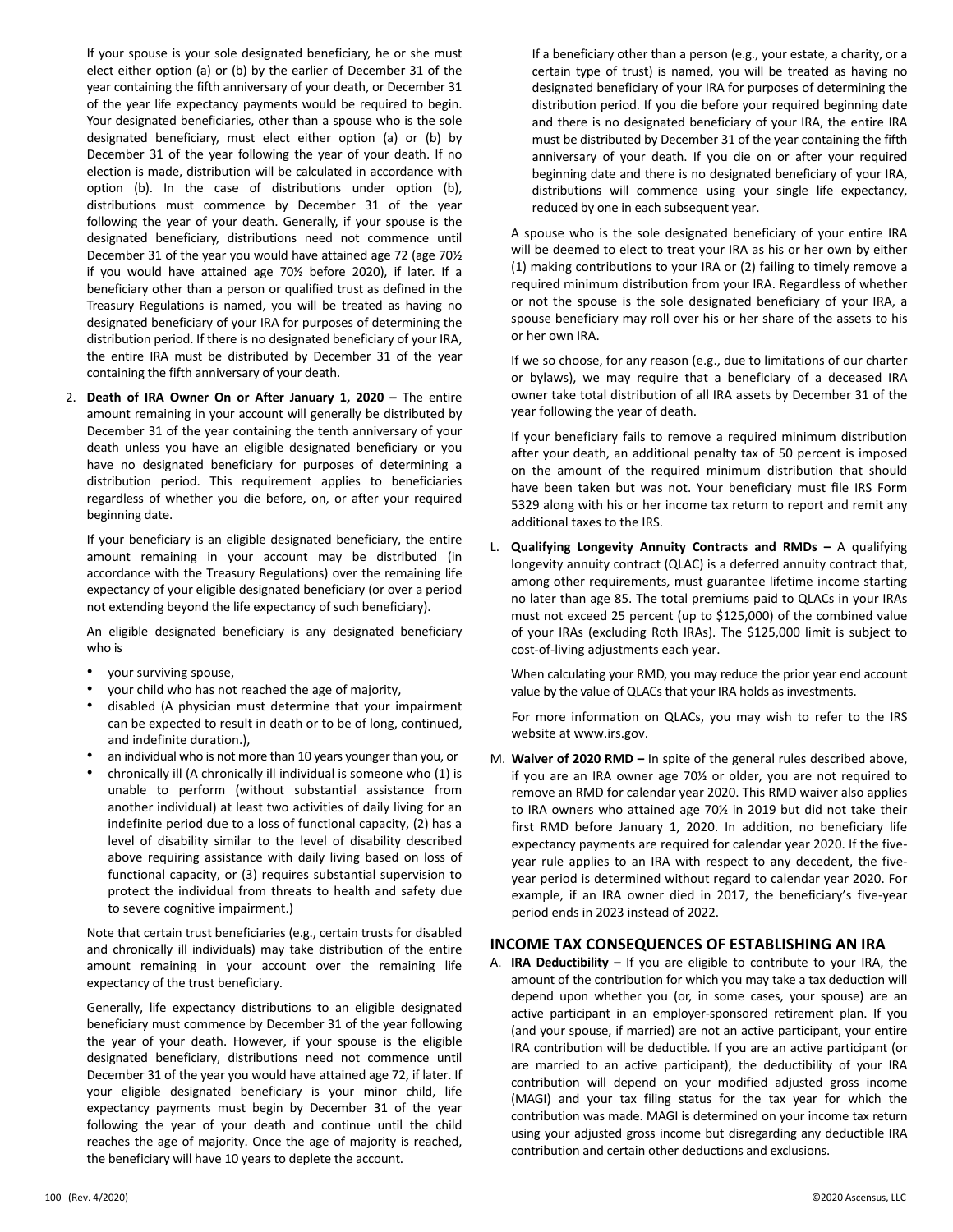**Definition of Active Participant.** Generally, you will be an active participant if you are covered by one or more of the following employer-sponsored retirement plans.

- 1. Qualified pension, profit sharing, 401(k), or stock bonus plan
- 2. Qualified annuity plan of an employer
- 3. Simplified employee pension (SEP) plan
- 4. Retirement plan established by the federal government, a state, or a political subdivision (except certain unfunded deferred compensation plans under IRC Sec. 457)
- 5. Tax-sheltered annuity for employees of certain tax-exempt organizations or public schools
- 6. Plan meeting the requirements of IRC Sec. 501(c)(18)
- 7. Savings incentive match plan for employees of small employers (SIMPLE) IRA plan or a SIMPLE 401(k) plan

If you do not know whether your employer maintains one of these plans or whether you are an active participant in a plan, check with your employer or your tax advisor. Also, the IRS Form W-2, *Wage and Tax Statement*, that you receive at the end of the year from your employer will indicate whether you are an active participant.

If you are an active participant, are single, and have MAGI within the applicable phase-out range listed below, the deductible amount of your contribution is determined as follows. (1) Begin with the appropriate phase-out range maximum for the applicable year (specified below) and subtract your MAGI; (2) divide this total by the difference between the phase-out maximum and minimum; and (3) multiply this number by the maximum allowable contribution for the applicable year, including catch-up contributions if you are age 50 or older. The resulting figure will be the maximum IRA deduction you may take. For example, if you are age 30 with MAGI of \$66,000 in 2020, your maximum deductible contribution is \$5,400 (the 2020 phase-out range maximum of \$75,000 minus your MAGI of \$66,000, divided by the difference between the maximum and minimum phase-out range limits of \$10,000, and multiplied by the contribution limit of \$6,000).

If you are an active participant, are married to an active participant and you file a joint income tax return, and have MAGI within the applicable phase-out range listed below, the deductible amount of your contribution is determined as follows. (1) Begin with the appropriate phase-out maximum for the applicable year (specified below) and subtract your MAGI; (2) divide this total by the difference between the phase-out range maximum and minimum; and (3) multiply this number by the maximum allowable contribution for the applicable year, including catch-up contributions if you are age 50 or older. The resulting figure will be the maximum IRA deduction you may take. For example, if you are age 30 with MAGI of \$107,000 in 2020, your maximum deductible contribution is \$5,100 (the 2020 phase-out maximum of \$124,000 minus your MAGI of \$107,000, divided by the difference between the maximum and minimum phase-out limits of \$20,000, and multiplied by the contribution limit of \$6,000).

If you are an active participant, are married and you file a separate income tax return, your MAGI phase-out range is generally \$0–\$10,000. However, if you lived apart for the entire tax year, you are treated as a single filer.

| Tax Year | <b>Joint Filers</b><br>Phase-Out Range* | <b>Single Taxpayers</b><br>Phase-Out Range* |
|----------|-----------------------------------------|---------------------------------------------|
|          | (minimum)(maximum)                      | (minimum)(maximum)                          |
| 2013     | \$95,000-115,000                        | \$59,000-69,000                             |
| 2014     | \$96,000-116,000                        | \$60,000-70,000                             |
| 2015     | \$98,000-118,000                        | \$61,000-71,000                             |
| 2016     | \$98,000-118,000                        | \$61,000-71,000                             |
| 2017     | \$99,000-119,000                        | \$62,000-72,000                             |
| 2018     | \$101,000-121,000                       | \$63,000-73,000                             |
| 2019     | \$103,000-123,000                       | \$64,000-74,000                             |
| 2020     | \$104,000-124,000                       | \$65,000-75,000                             |
|          |                                         |                                             |

\*MAGI limits are subject to cost-of-living adjustments each year.

The MAGI phase-out range for an individual that is not an active participant, but is married to an active participant, is \$193,000–\$203,000 (for 2019) and \$196,000–\$206,000 (for 2020). This limit is also subject to cost-of-living increases for tax years after 2020. If you are not an active participant in an employer-sponsored retirement plan, are married to someone who is an active participant, and you file a joint income tax return with MAGI between the applicable phase-out range for the year, your maximum deductible contribution is determined as follows. (1) Begin with the appropriate MAGI phase-out maximum for the year and subtract your MAGI; (2) divide this total by the difference between the phase-out range maximum and minimum; and (3) multiply this number by the maximum allowable contribution for the applicable year, including catch-up contributions if you are age 50 or older. The resulting figure will be the maximum IRA deduction you may take.

You must round the resulting deduction to the next highest \$10 if the number is not a multiple of 10. If your resulting deduction is between \$0 and \$200, you may round up to \$200.

B. **Contribution Deadline –** The deadline for making an IRA contribution is your tax return due date (not including extensions). You may designate a contribution as a contribution for the preceding taxable year in a manner acceptable to us. For example, if you are a calendar-year taxpayer and you make your IRA contribution on or before your tax filing deadline, your contribution is considered to have been made for the previous tax year if you designate it as such.

If you are a member of the Armed Forces serving in a combat zone, hazardous duty area, or contingency operation, you may have an extended contribution deadline of 180 days after the last day served in the area. In addition, your contribution deadline for a particular tax year is also extended by the number of days that remained to file that year's tax return as of the date you entered the combat zone. This additional extension to make your IRA contribution cannot exceed the number of days between January 1 and your tax filing deadline, not including extensions.

- C. **Tax Credit for Contributions –** You may be eligible to receive a tax credit for your Traditional IRA contributions. This credit will be allowed in addition to any tax deduction that may apply, and may not exceed \$1,000 in a given year. You may be eligible for this tax credit if you are
	- age 18 or older as of the close of the taxable year,
	- not a dependent of another taxpayer, and
	- not a full-time student.

The credit is based upon your income (see chart below), and will range from 0 to 50 percent of eligible contributions. In order to determine the amount of your contributions, add all of the contributions made to your Traditional IRA and reduce these contributions by any distributions that you have taken during the testing period. The testing period begins two years prior to the year for which the credit is sought and ends on the tax return due date (including extensions) for the year for which the credit is sought. In order to determine your tax credit, multiply the applicable percentage from the chart below by the amount of your contributions that do not exceed \$2,000.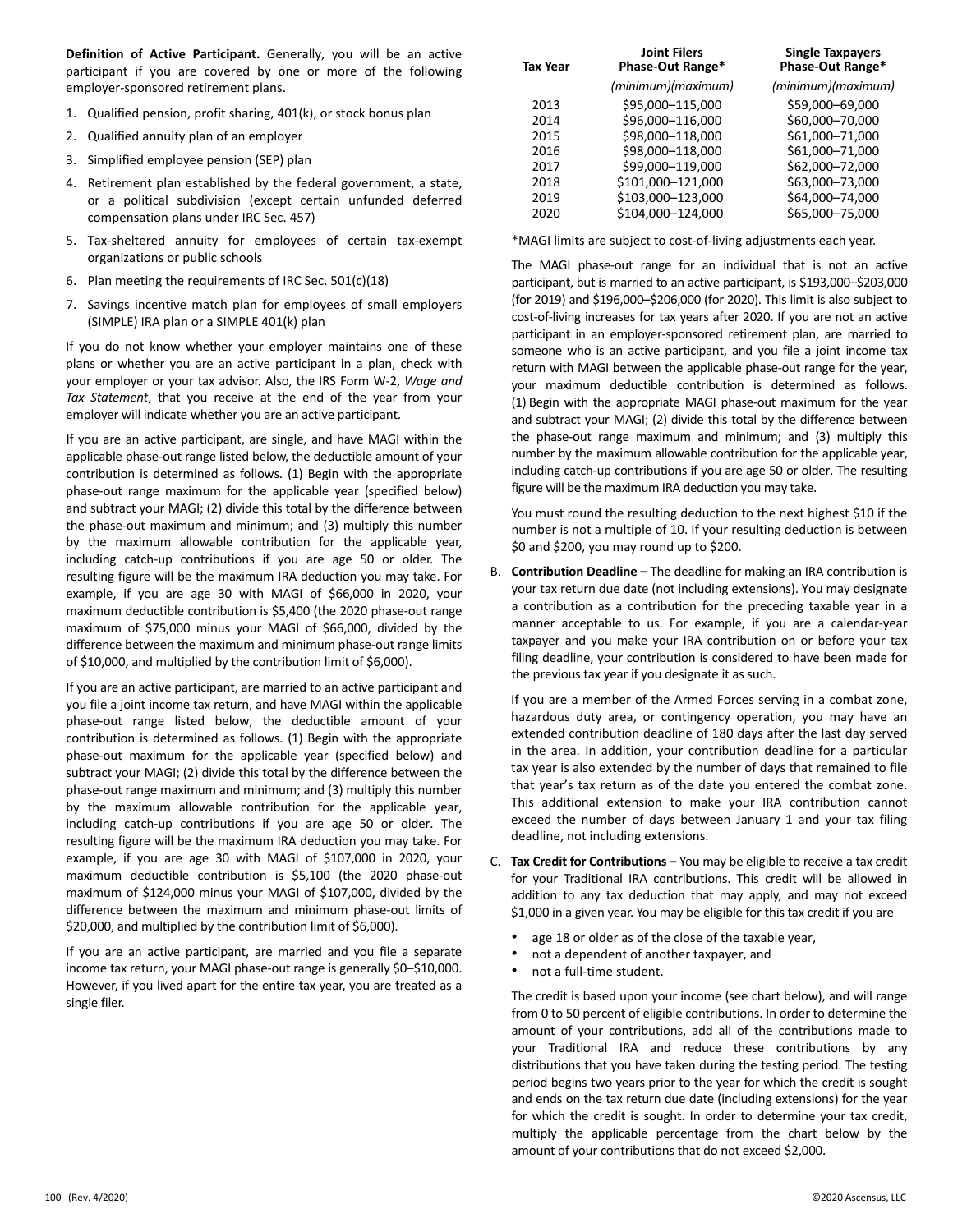| 2019 Adjusted Gross Income* | <b>Applicable</b>      |                           |            |
|-----------------------------|------------------------|---------------------------|------------|
| Joint<br>Return             | Head of a<br>Household | <b>All Other</b><br>Cases | Percentage |
| $$1 - 38,500$               | $$1 - 28,875$          | $$1 - 19,250$             | 50         |
| \$38,501-41,500             | \$28,876-31,125        | \$19,251-20,750           | 20         |
| \$41,501-64,000             | \$31,126-48,000        | \$20,751-32,000           | 10         |
| Over \$64,000               | Over \$48,000          | Over \$32,000             |            |

| 2020 Adjusted Gross Income* | <b>Applicable</b>      |                           |            |
|-----------------------------|------------------------|---------------------------|------------|
| Joint<br>Return             | Head of a<br>Household | <b>All Other</b><br>Cases | Percentage |
| $$1 - 39,000$               | $$1 - 29,250$          | $$1 - 19,500$             | 50         |
| \$39,001-42,500             | \$29,251-31,875        | \$19,501-21,250           | 20         |
| \$42,501-65,000             | \$31,876-48,750        | \$21,251-32,500           | 10         |
| Over \$65,000               | Over \$48,750          | Over \$32,500             | 0          |

\*Adjusted gross income (AGI) includes foreign earned income and income from Guam, America Samoa, North Mariana Islands, and Puerto Rico. AGI limits are subject to cost-of-living adjustments each year.

- D. **Excess Contributions –** An excess contribution is any amount that is contributed to your IRA that exceeds the amount that you are eligible to contribute. If the excess is not corrected timely, an additional penalty tax of six percent will be imposed upon the excess amount. The procedure for correcting an excess is determined by the timeliness of the correction as identified below.
	- 1. **Removal Before Your Tax Filing Deadline.** An excess contribution may be corrected by withdrawing the excess amount, along with the earnings attributable to the excess, before your tax filing deadline, including extensions, for the year for which the excess contribution was made. An excess withdrawn under this method is not taxable to you, but you must include the earnings attributable to the excess in your taxable income in the year in which the contribution was made. The six percent excess contribution penalty tax will be avoided.
	- 2. **Removal After Your Tax Filing Deadline.** If you are correcting an excess contribution after your tax filing deadline, including extensions, remove only the amount of the excess contribution. The six percent excess contribution penalty tax will be imposed on the excess contribution for each year it remains in the IRA. An excess withdrawal under this method will only be taxable to you if the total contributions made in the year of the excess exceed the annual applicable contribution limit.
	- 3. **Carry Forward to a Subsequent Year.** If you do not withdraw the excess contribution, you may carry forward the contribution for a subsequent tax year. To do so, you under-contribute for that tax year and carry the excess contribution amount forward to that year on your tax return. The six percent excess contribution penalty tax will be imposed on the excess amount for each year that it remains as an excess contribution at the end of the year.

You must file IRS Form 5329 along with your income tax return to report and remit any additional taxes to the IRS.

- E. **Tax-Deferred Earnings –** The investment earnings of your IRA are not subject to federal income tax until distributions are made (or, in certain instances, when distributions are deemed to be made).
- F. **Nondeductible Contributions –** You may make nondeductible contributions to your IRA to the extent that deductible contributions are not allowed. The sum of your deductible and nondeductible IRA contributions cannot exceed your contribution limit (the lesser of the allowable contribution limit described previously, or 100 percent of compensation). You may elect to treat deductible IRA contributions as nondeductible contributions.

If you make nondeductible contributions for a particular tax year, you must report the amount of the nondeductible contribution along with your income tax return using IRS Form 8606. Failure to file IRS Form 8606 will result in a \$50 per failure penalty.

If you overstate the amount of designated nondeductible contributions for any taxable year, you are subject to a \$100 penalty unless reasonable cause for the overstatement can be shown.

G. **Taxation of Distributions –** The taxation of IRA distributions depends on whether or not you have ever made nondeductible IRA contributions. If you have only made deductible contributions, all IRA distribution amounts will be included in income.

If you have ever made nondeductible contributions to any IRA, the following formula must be used to determine the amount of any IRA distribution excluded from income.

#### (Aggregate Nondeductible Contributions)

x (Amount Withdrawn) Aggregate IRA Balance = Amount Excluded From Income

**NOTE:** Aggregate nondeductible contributions include all nondeductible contributions made by you through the end of the year of the distribution that have not previously been withdrawn and excluded from income. Also note that the aggregate IRA balance includes the total balance of all of your Traditional and SIMPLE IRAs as of the end of the year of distribution and any distributions occurring during the year.

- H. **Income Tax Withholding –** Any withdrawal from your IRA is subject to federal income tax withholding. You may, however, elect not to have withholding apply to your IRA withdrawal. If withholding is applied to your withdrawal, not less than 10 percent of the amount withdrawn must be withheld.
- I. **Early Distribution Penalty Tax –** If you receive an IRA distribution before you attain age 59½, an additional early distribution penalty tax of 10 percent will apply to the taxable amount of the distribution unless one of the following exceptions apply. **1) Death.** After your death, payments made to your beneficiary are not subject to the 10 percent early distribution penalty tax. **2) Disability.** If you are disabled at the time of distribution, you are not subject to the additional 10 percent early distribution penalty tax. In order to be disabled, a physician must determine that your impairment can be expected to result in death or to be of long, continued, and indefinite duration. **3) Substantially equal periodic payments.** You are not subject to the additional 10 percent early distribution penalty tax if you are taking a series of substantially equal periodic payments (at least annual payments) over your life expectancy or the joint life expectancy of you and your beneficiary. You must continue these payments for the longer of five years or until you reach age 59½. **4) Unreimbursed medical expenses.** If you take payments to pay for unreimbursed medical expenses that exceed a specified percentage of your adjusted gross income, you will not be subject to the 10 percent early distribution penalty tax. For further detailed information and effective dates you may obtain IRS Publication 590-B, *Distributions from Individual Retirement Arrangements (IRAs),* from the IRS. The medical expenses may be for you, your spouse, or any dependent listed on your tax return. **5) Health insurance premiums.** If you are unemployed and have received unemployment compensation for 12 consecutive weeks under a federal or state program, you may take payments from your IRA to pay for health insurance premiums without incurring the 10 percent early distribution penalty tax. **6) Higher education expenses.** Payments taken for certain qualified higher education expenses for you, your spouse, or the children or grandchildren of you or your spouse, will not be subject to the 10 percent early distribution penalty tax. **7) First-time homebuyer.** You may take payments from your IRA to use toward qualified acquisition costs of buying or building a principal residence. The amount you may take for this reason may not exceed a lifetime maximum of \$10,000. The payment must be used for qualified acquisition costs within 120 days of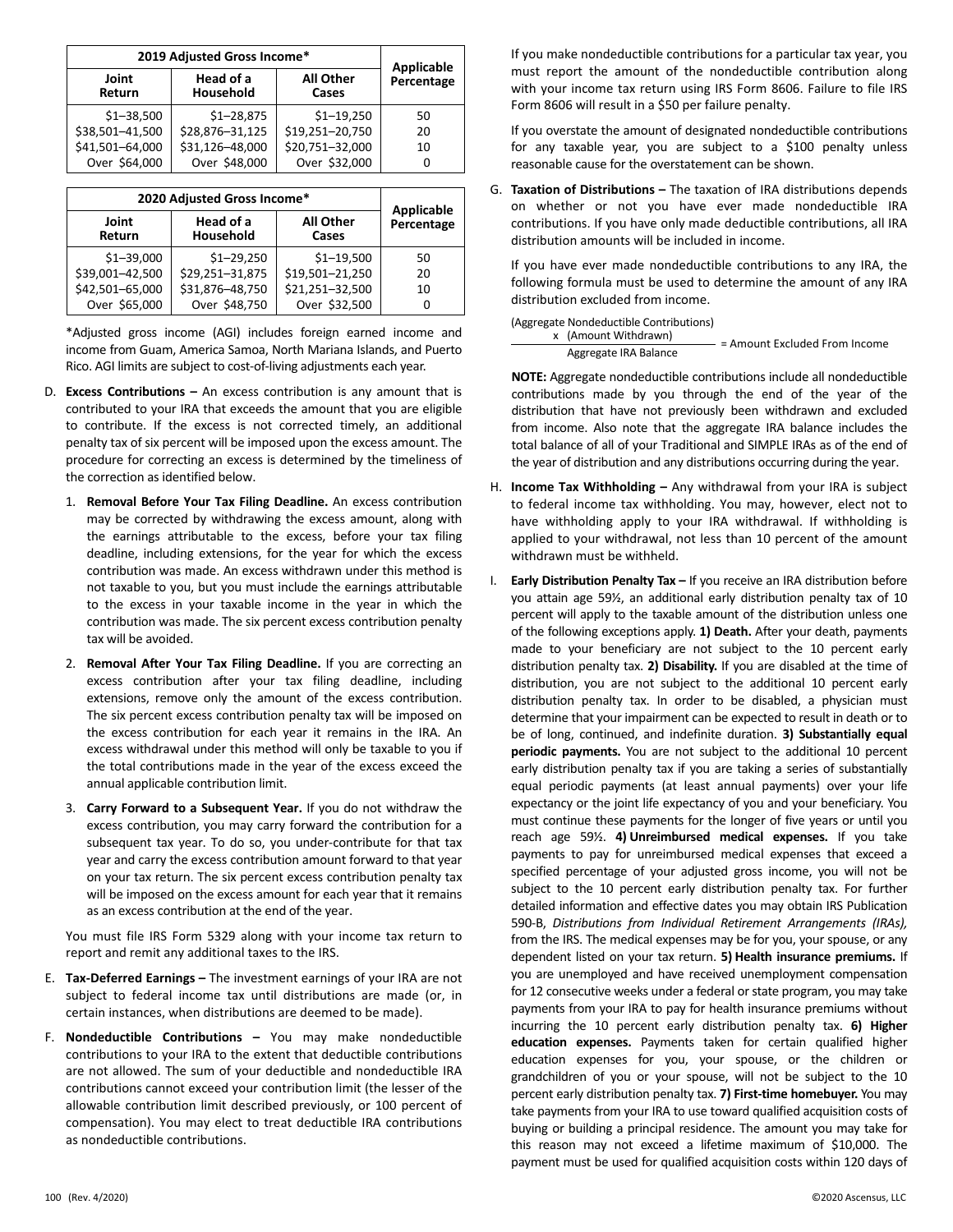receiving the distribution. **8) IRS levy.** Payments from your IRA made to the U.S. government in response to a federal tax levy are not subject to the 10 percent early distribution penalty tax. **9) Qualified reservist distributions.** If you are a qualified reservist member called to active duty for more than 179 days or an indefinite period, the payments you take from your IRA during the active duty period are not subject to the 10 percent early distribution penalty tax. **10) Qualified birth or adoption.** Payments from your IRA for the birth of your child or the adoption of an eligible adoptee will not be subject to the 10 percent early distribution penalty tax if the distribution is taken during the oneyear period beginning on the date of birth of your child or the date on which your legal adoption of an eligible adoptee is finalized. An eligible adoptee means any individual (other than your spouse's child) who has not attained age 18 or is physically or mentally incapable of self-support. The aggregate amount you may take for this reason may not exceed \$5,000 for each birth or adoption.

You must file IRS Form 5329 along with your income tax return to the IRS to report and remit any additional taxes or to claim a penalty tax exception.

- J. **Rollovers and Conversions –** Your IRA may be rolled over to another IRA, SIMPLE IRA, or an eligible employer-sponsored retirement plan of yours, may receive rollover contributions, or may be converted to a Roth IRA, provided that all of the applicable rollover and conversion rules are followed. Rollover is a term used to describe a movement of cash or other property to your IRA from another IRA, or from your employer's qualified retirement plan, 403(a) annuity, 403(b) taxsheltered annuity, 457(b) eligible governmental deferred compensation plan, or federal Thrift Savings Plan. The amount rolled over is not subject to taxation or the additional 10 percent early distribution penalty tax. Conversion is a term used to describe the movement of Traditional IRA assets to a Roth IRA. A conversion generally is a taxable event. The general rollover and conversion rules are summarized below. These transactions are often complex. If you have any questions regarding a rollover or conversion, please see a competent tax advisor.
	- 1. **Traditional IRA-to-Traditional IRA Rollovers.** Assets distributed from your Traditional IRA may be rolled over to the same Traditional IRA or another Traditional IRA of yours if the requirements of IRC Sec. 408(d)(3) are met. A proper IRA-to-IRA rollover is completed if all or part of the distribution is rolled over not later than 60 days after the distribution is received. In the case of a distribution for a first-time homebuyer where there was a delay or cancellation of the purchase, the 60-day rollover period may be extended to 120 days.

You are permitted to roll over only one distribution from an IRA (Traditional, Roth, or SIMPLE) in a 12-month period, regardless of the number of IRAs you own. A distribution may be rolled over to the same IRA or to another IRA that is eligible to receive the rollover. For more information on rollover limitations, you may wish to obtain IRS Publication 590-B, *Distributions from Individual Retirement Arrangements (IRAs)*, from the IRS or refer to the IRS website at www.irs.gov.

2. **SIMPLE IRA-to-Traditional IRA Rollovers.** Assets distributed from your SIMPLE IRA may be rolled over to your Traditional IRA without IRS penalty tax provided two years have passed since you first participated in a SIMPLE IRA plan sponsored by your employer. As with Traditional IRA-to-Traditional IRA rollovers, the requirements of IRC Sec. 408(d)(3) must be met. A proper SIMPLE IRA-to-IRA rollover is completed if all or part of the distribution is rolled over not later than 60 days after the distribution is received.

You are permitted to roll over only one distribution from an IRA (Traditional, Roth, or SIMPLE) in a 12-month period, regardless of the number of IRAs you own. A distribution may be rolled over to the same IRA or to another IRA that is eligible to receive the rollover. For more information on rollover limitations, you may

wish to obtain IRS Publication 590-B, *Distributions from Individual Retirement Arrangements (IRAs)*, from the IRS or refer to the IRS website at www.irs.gov.

3. **Employer-Sponsored Retirement Plan-to-Traditional IRA Rollovers.** You may roll over, directly or indirectly, any eligible rollover distribution from an eligible employer-sponsored retirement plan. An eligible rollover distribution is defined generally as any distribution from a qualified retirement plan, 403(a) annuity, 403(b) tax-sheltered annuity, 457(b) eligible governmental deferred compensation plan, or federal Thrift Savings Plan unless it is a required minimum distribution, hardship distribution, part of a certain series of substantially equal periodic payments, corrective distributions of excess contributions, excess deferrals, excess annual additions and any income allocable to the excess, deemed loan distribution, dividends on employer securities, the cost of life insurance coverage, or a distribution of Roth elective deferrals from a 401(k), 403(b), governmental 457(b), or federal Thrift Savings Plan.

If you elect to receive your rollover distribution prior to placing it in an IRA, thereby conducting an indirect rollover, your plan administrator generally will be required to withhold 20 percent of your distribution as a payment of income taxes. When completing the rollover, you may make up out of pocket the amount withheld, and roll over the full amount distributed from your employersponsored retirement plan. To qualify as a rollover, your eligible rollover distribution generally must be rolled over to your IRA not later than 60 days after you receive the distribution. In the case of a plan loan offset due to plan termination or severance from employment, the deadline for completing the rollover is your tax return due date (including extensions) for the year in which the offset occurs. Alternatively, you may claim the withheld amount as income, and pay the applicable income tax, and if you are under age 59½, the 10 percent early distribution penalty tax (unless an exception to the penalty applies).

As an alternative to the indirect rollover, your employer generally must give you the option to directly roll over your employersponsored retirement plan balance to an IRA. If you elect the direct rollover option, your eligible rollover distribution will be paid directly to the IRA (or other eligible employer-sponsored retirement plan) that you designate. The 20 percent withholding requirements do not apply to direct rollovers.

- 4. **Beneficiary Rollovers From Employer-Sponsored Retirement Plans.** If you are a spouse or nonspouse beneficiary of a deceased employer-sponsored retirement plan participant, or the trustee of an eligible type of trust named as beneficiary of such participant, you may directly roll over inherited assets from a qualified retirement plan, 403(a) annuity, 403(b) tax-sheltered annuity, or 457(b) eligible governmental deferred compensation plan to an inherited IRA, as permitted by the IRS. The IRA must be maintained as an inherited IRA, subject to the beneficiary distribution requirements.
- 5. **Traditional IRA-to-SIMPLE IRA Rollovers.** Assets distributed from your Traditional IRA may be rolled over to a SIMPLE IRA if the requirements of IRC Sec. 408(d)(3) are met and two years have passed since you first participated in a SIMPLE IRA plan sponsored by your employer. A proper Traditional IRA‐to‐SIMPLE IRA rollover is completed if all or part of the distribution is rolled over not later than 60 days after the distribution is received. In the case of a distribution for a first‐time homebuyer where there was a delay or cancellation of the purchase, the 60‐day rollover period may be extended to 120 days.

You are permitted to roll over only one distribution from an IRA (Traditional, Roth, or SIMPLE) in a 12‐month period, regardless of the number of IRAs you own. A distribution may be rolled over to the same IRA or to another IRA that is eligible to receive the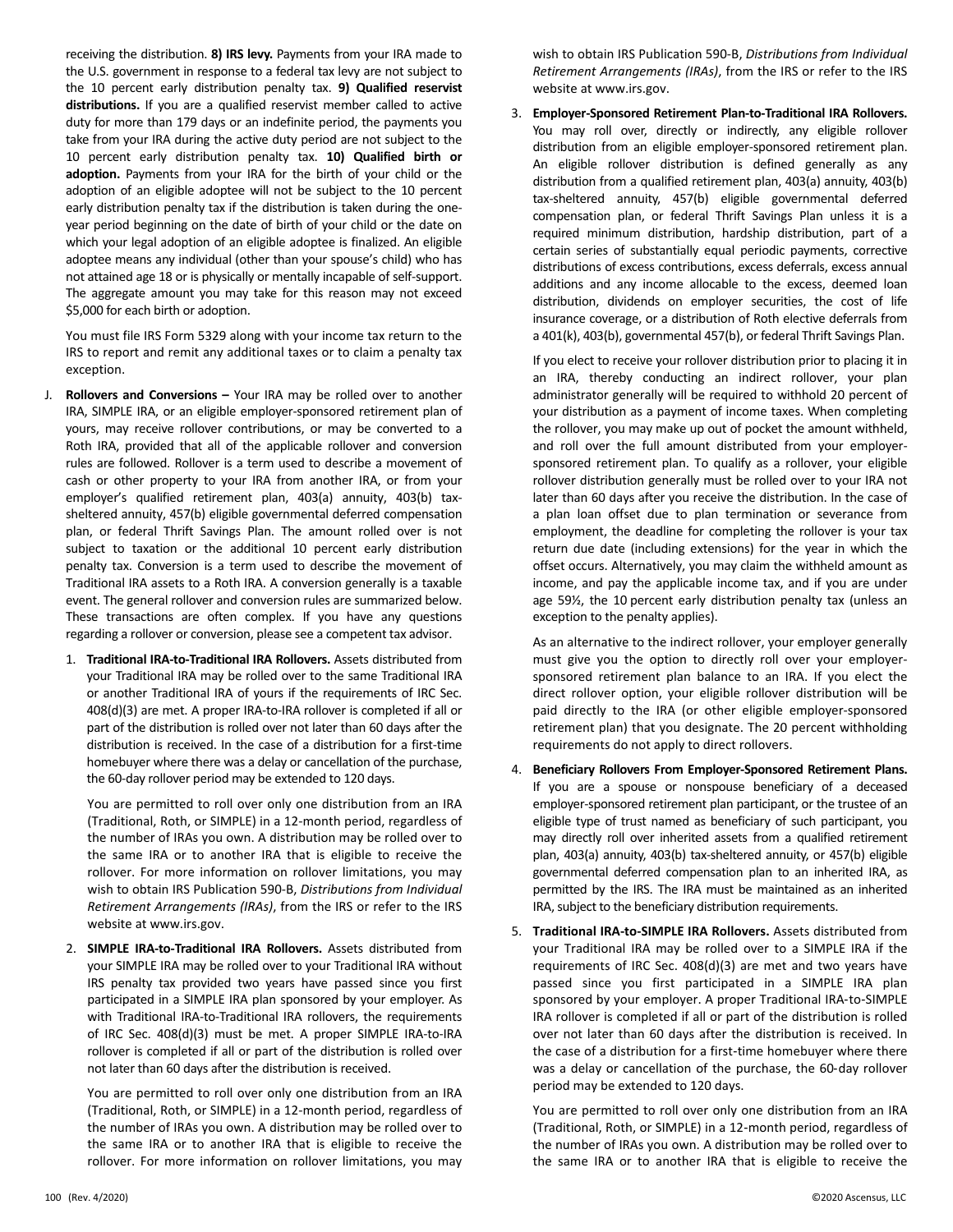rollover. For more information on rollover limitations, you may obtain IRS Publication 590-B, *Distributions from Individual Retirement Arrangements (IRAs)*, from the IRS or refer to the IRS website at www.irs.gov.

- 6. **Traditional IRA-to-Employer-Sponsored Retirement Plan Rollovers.** You may roll over, directly or indirectly, any taxable eligible rollover distribution from an IRA to your qualified retirement plan, 403(a) annuity, 403(b) tax-sheltered annuity, or 457(b) eligible governmental deferred compensation plan as long as the employersponsored retirement plan accepts such rollover contributions.
- 7. **Traditional IRA-to-Roth IRA Conversions.** If you convert to a Roth IRA, the amount of the conversion from your Traditional IRA to your Roth IRA will be treated as a distribution for income tax purposes, and is includible in your gross income (except for any nondeductible contributions). Although the conversion amount generally is included in income, the 10 percent early distribution penalty tax will not apply to conversions from a Traditional IRA to a Roth IRA, regardless of whether you qualify for any exceptions to the 10 percent penalty tax. If you are required to take a required minimum distribution for the year, you must remove your required minimum distribution before converting your Traditional IRA.
- 8. **Qualified HSA Funding Distribution.** If you are eligible to contribute to a health savings account (HSA), you may be eligible to take a one-time tax-free qualified HSA funding distribution from your IRA and directly deposit it to your HSA. The amount of the qualified HSA funding distribution may not exceed the maximum HSA contribution limit in effect for the type of high deductible health plan coverage (i.e., single or family coverage) that you have at the time of the deposit, and counts toward your HSA contribution limit for that year. For further detailed information, you may wish to obtain IRS Publication 969, *Health Savings Accounts and Other Tax-Favored Health Plans*.
- 9. **Rollovers of Settlement Payments From Bankrupt Airlines.** If you are a qualified airline employee who has received a qualified airline settlement payment from a commercial airline carrier under the approval of an order of a federal bankruptcy court, you are allowed to roll over up to 90 percent of the proceeds into your Traditional IRA within 180 days after receipt of such amount, or by a later date if extended by federal law. If you make such a rollover contribution, you may exclude the amount rolled over from your gross income in the taxable year in which the airline settlement payment was paid to you. For further detailed information and effective dates you may obtain IRS Publication 590-A, *Contributions to Individual Retirement Arrangements (IRAs)*, from the IRS or refer to the IRS website at www.irs.gov.
- 10. **Rollovers of Exxon Valdez Settlement Payments.** If you receive a qualified settlement payment from Exxon Valdez litigation, you may roll over the amount of the settlement, up to \$100,000, reduced by the amount of any qualified Exxon Valdez settlement income previously contributed to a Traditional or Roth IRA or eligible retirement plan in prior taxable years. You will have until your tax return due date (not including extensions) for the year in which the qualified settlement income is received to make the rollover contribution. To obtain more information on this type of rollover, you may wish to visit the IRS website at www.irs.gov.
- 11. **Rollover of IRS Levy.** If you receive a refund of eligible retirement plan assets that had been wrongfully levied, you may roll over the amount returned up until your tax return due date (not including extensions) for the year in which the money was returned.
- 12. **Repayment of Qualified Birth or Adoption Distribution.** If you have taken a qualified birth or adoption distribution, you may generally repay all or a portion of the aggregate amount of such distribution to an IRA, as permitted by the IRS. For further information, you may wish to obtain IRS Publication 590-A, *Contributions to Individual Retirement Arrangements (IRAs)*, by visiting www.irs.gov on the Internet.
- 13. **Written Election.** At the time you make a rollover to an IRA, you must designate in writing to the custodian your election to treat that contribution as a rollover. Once made, the rollover election is irrevocable.
- K. **Transfer Due to Divorce –** If all or any part of your IRA is awarded to your spouse or former spouse in a divorce or legal separation proceeding, the amount so awarded will be treated as the spouse's IRA (and may be transferred pursuant to a court-approved divorce decree or written legal separation agreement to another IRA of your spouse), and will not be considered a taxable distribution to you. A transfer is a tax-free direct movement of cash and/or property from one Traditional IRA to another.
- L. **Recharacterizations –** If you make a contribution to a Traditional IRA and later recharacterize either all or a portion of the original contribution to a Roth IRA along with net income attributable, you may elect to treat the original contribution as having been made to the Roth IRA. The same methodology applies when recharacterizing a contribution from a Roth IRA to a Traditional IRA. The deadline for completing a recharacterization is your tax filing deadline (including any extensions) for the year for which the original contribution was made. You may not recharacterize a Roth IRA conversion.

## **LIMITATIONS AND RESTRICTIONS**

- A. **SEP Plans –** Under a simplified employee pension (SEP) plan that meets the requirements of IRC Sec. 408(k), your employer may make contributions to your IRA. Your employer is required to provide you with information that describes the terms of your employer's SEP plan.
- B. **Spousal IRA –** For contributions made for tax years beginning before 2020, if you are married and have compensation, you may contribute to an IRA established for the benefit of your spouse for any year prior to the year your spouse turns age 70½, regardless of whether or not your spouse has compensation. For contributions made for 2020 and later tax years, you may contribute to an IRA established for the benefit of your spouse regardless of your spouse's age, if you are married and have compensation. You may make these spousal contributions even if you are age 70½ or older. You must file a joint income tax return for the year for which the contribution is made.

The amount you may contribute to your IRA and your spouse's IRA is the lesser of 100 percent of your combined eligible compensation or \$12,000 for 2019 and 2020. This amount may be increased with costof-living adjustments each year. However, you may not contribute more than the individual contribution limit to each IRA.

If your spouse is age 50 or older by the close of the taxable year, and is otherwise eligible, you may make an additional contribution to your spouse's IRA. The maximum additional contribution is \$1,000 per year.

- C. **Deduction of Rollovers and Transfers –** A deduction is not allowed for rollover or transfer contributions.
- D. **Gift Tax –** Transfers of your IRA assets to a beneficiary made during your life and at your request may be subject to federal gift tax under IRC Sec. 2501.
- E. **Special Tax Treatment –** Capital gains treatment and 10-year income averaging authorized by IRC Sec. 402 do not apply to IRA distributions.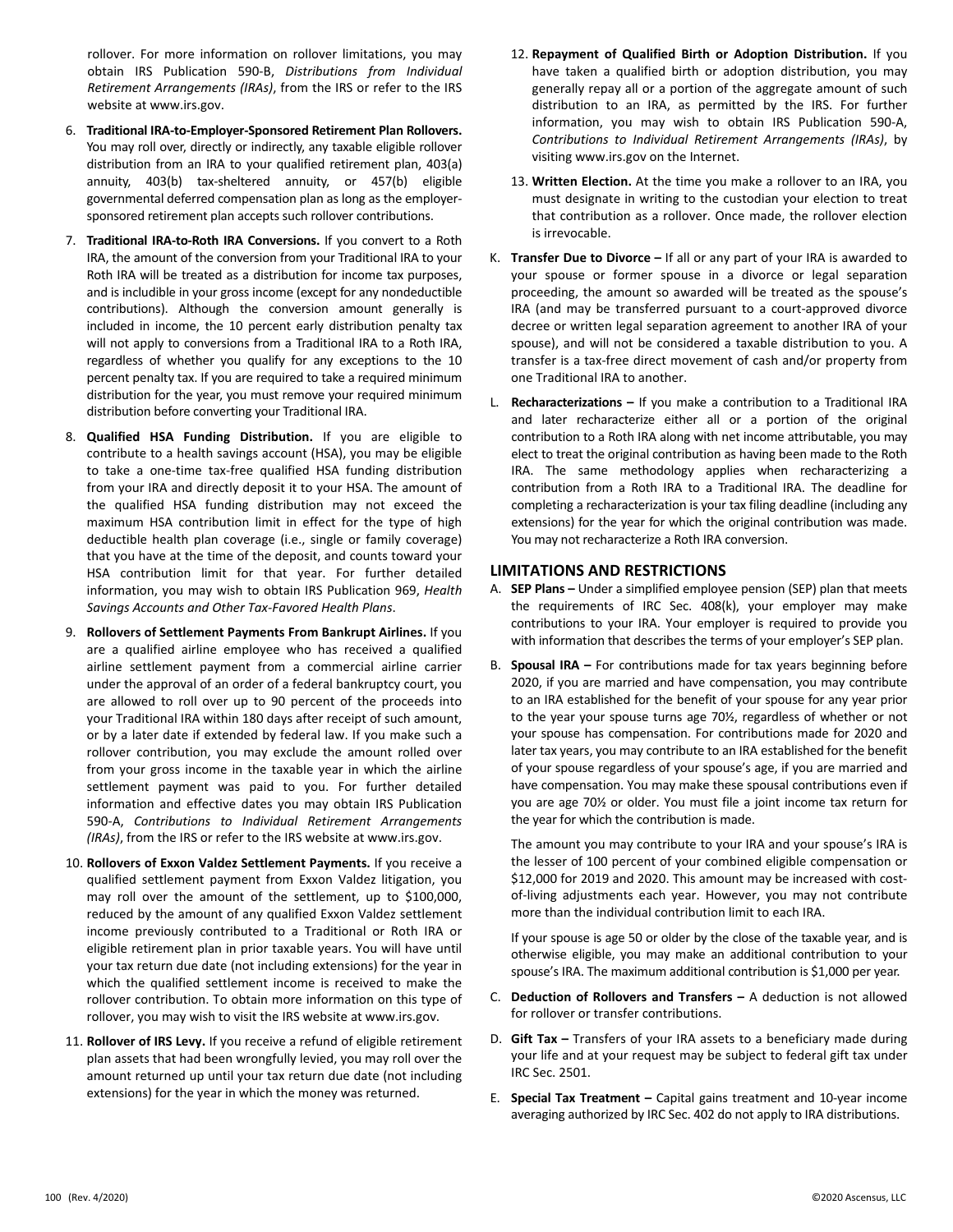- F. **Prohibited Transactions –** If you or your beneficiary engage in a prohibited transaction with your IRA, as described in IRC Sec. 4975, your IRA will lose its tax-deferred status, and you must include the value of your account in your gross income for that taxable year. The following transactions are examples of prohibited transactions with your IRA. (1) Taking a loan from your IRA (2) Buying property for personal use (present or future) with IRA assets (3) Receiving certain bonuses or premiums because of your IRA.
- G. **Pledging –** If you pledge any portion of your IRA as collateral for a loan, the amount so pledged will be treated as a distribution and will be included in your gross income for that year.

## **OTHER**

- A. **IRS Plan Approval –** Articles I through VII of the agreement used to establish this IRA have been approved by the IRS. The IRS approval is a determination only as to form. It is not an endorsement of the plan in operation or of the investments offered.
- B. **Additional Information –** For further information on IRAs, you may wish to obtain IRS Publication 590-A, *Contributions to Individual Retirement Arrangements (IRAs)*, or Publication 590-B, *Distributions from Individual Retirement Arrangements (IRAs)*, by calling 800-TAX-FORM, or by visiting www.irs.gov on the Internet.
- C. **Important Information About Procedures for Opening a New Account –** To help the government fight the funding of terrorism and money laundering activities, federal law requires all financial organizations to obtain, verify, and record information that identifies each person who opens an account. Therefore, when you open an IRA, you are required to provide your name, residential address, date of birth, and identification number. We may require other information that will allow us to identify you.
- D. **Qualified Reservist Distributions –** If you are an eligible qualified reservist who has taken penalty-free qualified reservist distributions from your IRA or retirement plan, you may recontribute those amounts to an IRA generally within a two-year period from your date of return.
- E. **Qualified Charitable Distributions –** If you are age 70½ or older, you may be eligible to take tax-free IRA distributions of up to \$100,000 per year and have these distributions paid directly to certain charitable organizations. Special tax rules may apply. For further detailed information you may obtain IRS Publication 590-B, *Distributions from Individual Retirement Arrangements (IRAs)*, from the IRS or refer to the IRS website at www.irs.gov.
- F. **Disaster Related Relief –** If you qualify (for example, you sustained an economic loss due to, or are otherwise considered affected by, certain disasters designated by Congress), you may be eligible for favorable tax treatment on distributions, rollovers, and other transactions involving your IRA. Qualified disaster relief may include penalty-tax free early distributions made during specified timeframes for each disaster, the ability to include distributions in your gross income ratably over multiple years, the ability to roll over distributions to an eligible retirement plan without regard to the 60 day rollover rule, and more. For additional information on specific disasters, including a complete listing of disaster areas, qualification requirements for relief, and allowable disaster-related IRA transactions, you may wish to obtain IRS Publication 590-B, *Distributions from Individual Retirement Arrangements (IRAs)*, from the IRS or refer to the IRS website at www.irs.gov.

G. **Coronavirus-Related Distributions (CRDs) –** If you qualify, you may withdraw up to \$100,000 in aggregate from your IRAs and eligible retirement plans as a CRD, without paying the 10 percent early distribution penalty tax. You are a qualified individual if you (or your spouse or dependent) is diagnosed with the COVID-19 disease or the SARS-CoV-2 virus in an approved test; or if you have experienced adverse financial consequences as a result of being quarantined, being furloughed or laid off or having work hours reduced due to such virus or disease, being unable to work due to lack of child care due to such virus or disease, closing or reduced hours of a business owned or operated by you due to such virus or disease, or other factors as determined by the IRS. A CRD must be made on or after January 1, 2020, and before December 31, 2020.

CRDs will be taxed ratably over a three-year period, unless you elect otherwise, and may be repaid over three years beginning with the day following the day a CRD is made. Repayments may be made to an eligible retirement plan or IRA.

An eligible retirement plan is defined as a qualified retirement plan, 403(a) annuity, 403(b) tax-sheltered annuity, 457(b) eligible governmental deferred compensation plan, or an IRA.